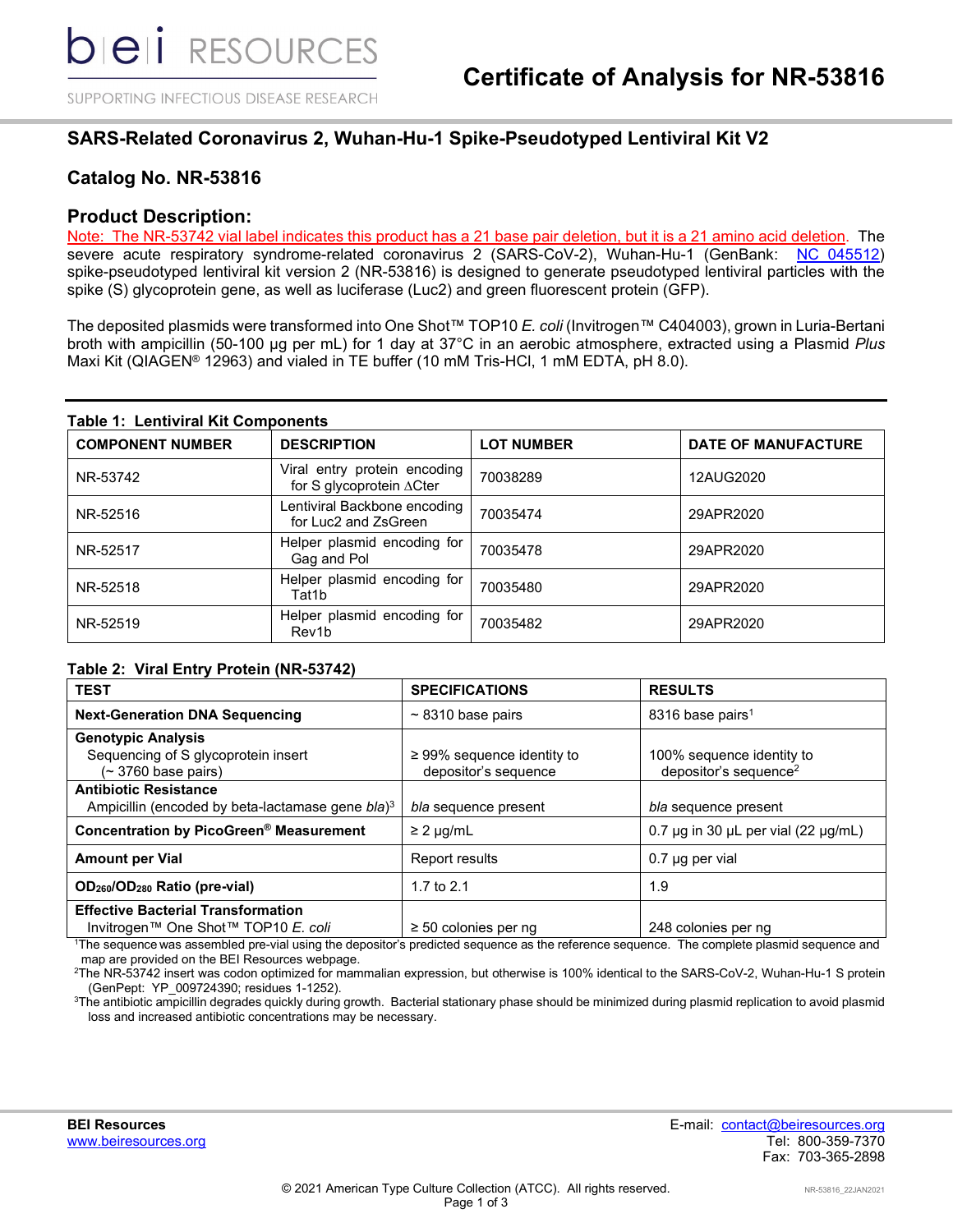SUPPORTING INFECTIOUS DISEASE RESEARCH

| <b>TEST</b>                                                                                  | <b>SPECIFICATIONS</b>                                   | <b>RESULTS</b>                                     |
|----------------------------------------------------------------------------------------------|---------------------------------------------------------|----------------------------------------------------|
| <b>Next-Generation DNA Sequencing</b>                                                        | $\sim$ 9370 base pairs                                  | 9369 base pairs <sup>1</sup>                       |
| <b>Genotypic Analysis</b>                                                                    |                                                         |                                                    |
| Sequencing of Luc2 gene<br>$($ 1650 base pairs)                                              | $\geq$ 99% sequence identity to<br>depositor's sequence | 100% sequence identity to<br>depositor's sequence  |
| Sequencing of ZsGreen1 gene<br>(~700 base pairs)                                             | $\geq$ 99% sequence identity to<br>depositor's sequence | 100% sequence identity to<br>depositor's sequence  |
| <b>Antibiotic Resistance</b><br>Ampicillin (encoded by beta-lactamase gene bla) <sup>2</sup> | bla sequence present                                    | bla sequence present                               |
| Concentration by PicoGreen <sup>®</sup> Measurement                                          | $\geq$ 2 µg/mL                                          | 0.2 $\mu$ g in 20 $\mu$ L per vial (11 $\mu$ g/mL) |
| <b>Amount per Vial</b>                                                                       | Report results                                          | $0.2$ µg per vial                                  |
| OD <sub>260</sub> /OD <sub>280</sub> Ratio (pre-vial)                                        | 1.7 to $2.1$                                            | 1.8                                                |
| <b>Effective Bacterial Transformation</b>                                                    |                                                         |                                                    |
| Invitrogen™ One Shot™ TOP10 E. coli                                                          | $\geq$ 50 colonies per ng                               | > 500 colonies per ng                              |

1 The sequence was assembled pre-vial using the depositor's predicted sequence as the reference sequence. The complete plasmid sequence and map are provided on the BEI Resources webpage.

2 The antibiotic ampicillin degrades quickly during growth. Bacterial stationary phase should be minimized during plasmid replication to avoid plasmid loss and increased antibiotic concentrations may be necessary.

#### **Table 4: Helper Plasmids (NR-52517 to NR-52519)**

| <b>TEST</b>                                                                                                                                                              | <b>SPECIFICATIONS</b>                                   | <b>RESULTS</b>                                       |
|--------------------------------------------------------------------------------------------------------------------------------------------------------------------------|---------------------------------------------------------|------------------------------------------------------|
| <b>Next-Generation DNA Sequencing</b>                                                                                                                                    | Report results                                          | Consistent with depositor reported size <sup>1</sup> |
| <b>Genotypic Analysis</b>                                                                                                                                                |                                                         |                                                      |
| Sequencing of insertion                                                                                                                                                  | $\geq$ 99% sequence identity to<br>depositor's sequence | 100% sequence identity to depositor's<br>sequence    |
| <b>Antibiotic Resistance</b>                                                                                                                                             |                                                         |                                                      |
| Ampicillin (encoded by beta-lactamase gene bla) <sup>2</sup>                                                                                                             | bla sequence present                                    | bla sequence present                                 |
| Neomycin [NR-52519, encoded by aminoglycoside                                                                                                                            | aph(3')-II sequence present                             | aph(3')-II sequence present                          |
| 3'-phosphotransferase gene aph(3')-II]                                                                                                                                   |                                                         |                                                      |
| Concentration by PicoGreen <sup>®</sup> Measurement                                                                                                                      |                                                         |                                                      |
| NR-52517                                                                                                                                                                 | $\geq$ 2 µg/mL                                          | 0.2 $\mu$ g in 20 $\mu$ L per vial (12 $\mu$ g/mL)   |
| NR-52518                                                                                                                                                                 | $\geq$ 2 µg/mL                                          | 0.8 $\mu$ g in 50 $\mu$ L per vial (15 $\mu$ g/mL)   |
| NR-52519                                                                                                                                                                 | $\geq$ 2 µg/mL                                          | 0.9 $\mu$ g in 70 $\mu$ L per vial (13 $\mu$ g/mL)   |
| <b>Amount per Vial</b>                                                                                                                                                   |                                                         |                                                      |
| NR-52517                                                                                                                                                                 | Report results                                          | $0.2 \mu g$                                          |
| NR-52518                                                                                                                                                                 | Report results                                          | $0.8 \mu$ g                                          |
| NR-52519                                                                                                                                                                 | Report results                                          | $0.9 \mu g$                                          |
| OD <sub>260</sub> /OD <sub>280</sub> Ratio (pre-vial)                                                                                                                    | 1.7 to 2.1                                              | 1.7 to 2.1                                           |
| <b>Effective Bacterial Transformation</b>                                                                                                                                |                                                         |                                                      |
| Invitrogen™ One Shot™ TOP10 E. coli<br>1The common considered and the intentional memorial considered common and the information of the common the memorial common could | $\geq$ 50 colonies per ng                               | > 500 colonies per ng                                |

1 The sequence was assembled pre-vial using the depositor's predicted sequence as the reference sequence. The complete plasmid sequence and map are provided on the BEI Resources webpage.

2 The antibiotic ampicillin degrades quickly during growth. Bacterial stationary phase should be minimized during plasmid replication to avoid plasmid loss and increased antibiotic concentrations may be necessary.